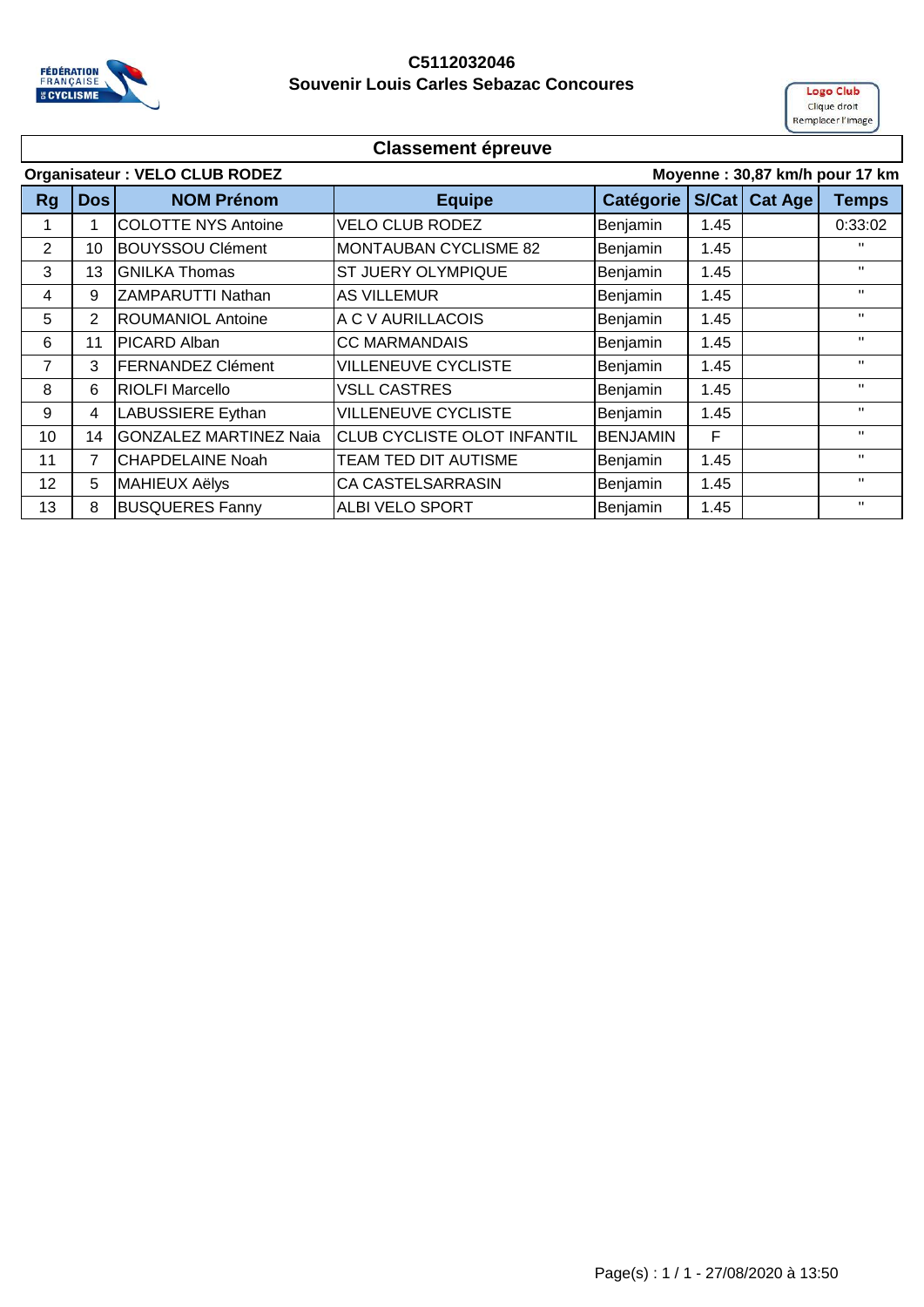

#### **C5112032029 SEBAZAC CONCOURES > Souvenir Louis Carles - Minimes + Dames M/C**



|                | Organisateur : VELO CLUB RODEZ<br>Moyenne: 36,65 km/h pour 34 km |                              |                                      |               |             |                 |                           |
|----------------|------------------------------------------------------------------|------------------------------|--------------------------------------|---------------|-------------|-----------------|---------------------------|
| <b>Rg</b>      | <b>Dos</b>                                                       | <b>NOM Prénom</b>            | <b>Equipe</b>                        | Catégorie     |             | S/Cat   Cat Age | <b>Temps</b>              |
| 1              | 72                                                               | <b>SARROCHE Matéo</b>        | ST JUERY OLYMPIQUE                   | Minime        | M           |                 | 0:55:39                   |
| $\overline{2}$ | 89                                                               | <b>ZAFRA CORONELLAS Marc</b> | <b>CLUB CYCLISTE OLOT INFANTIL</b>   | <b>MINIME</b> |             |                 | $\mathbf{H}$              |
| 3              | 78                                                               | <b>BUSQUERES Nathan</b>      | ALBI VELO SPORT                      | Minime        | M           |                 | $\mathbf H$               |
| 4              | 59                                                               | <b>CHETOUTEAUD Aurelien</b>  | LE CRES SPORT VILLE & VELO           | Minime        | М           |                 | $\mathbf{H}$              |
| 5              | 76                                                               | <b>CARRERE Maxence</b>       | <b>AS VILLEMUR</b>                   | Minime        | M           |                 | $\mathbf{H}$              |
| 6              | 74                                                               | <b>ROUANET Anaïs</b>         | ALBI VELO SPORT                      | Minime        | $\mathsf F$ |                 | $\mathbf{H}$              |
| 7              | 75                                                               | <b>MAURY Adrien</b>          | <b>GUIDON FUXEEN</b>                 | Minime        | M           |                 | $\mathbf{H}$              |
| 8              | 87                                                               | <b>MARTINEZ Margaux</b>      | <b>BEZIERS-MEDITERRANEE CYCL</b>     | Cadet         | F           |                 | $\mathbf{H}$              |
| 9              | 69                                                               | <b>BOUR Gabriel</b>          | <b>BEZIERS-MEDITERRANEE CYCL</b>     | Minime        | M           |                 | $\mathbf{H}$              |
| 10             | 71                                                               | <b>BLANC Johan</b>           | VELO 2000 ONET                       | Minime        | M           |                 | $\boldsymbol{\mathsf{H}}$ |
| 11             | 51                                                               | <b>ALBESPY Lukas</b>         | <b>VELO CLUB RODEZ</b>               | Minime        | м           |                 | $\mathbf H$               |
| 12             | 63                                                               | <b>MAHIEUX Celyan</b>        | CA CASTELSARRASIN                    | Minime        | M           |                 | $\mathbf{H}$              |
| 13             | 68                                                               | <b>CHARRET Camille</b>       | E. C. CLERMONT-FERRAND               | Minime        | M           |                 | $\mathbf{H}$              |
| 14             | 56                                                               | <b>CAYRE Yoan</b>            | <b>VILLENEUVE CYCLISTE</b>           | Minime        | M           |                 | $\mathbf{H}$              |
| 15             | 82                                                               | <b>HERVE Raphaël</b>         | <b>CV MONTASTRUC</b>                 | Minime        | M           |                 | $\mathbf{H}$              |
| 16             | 57                                                               | RAU Gabin                    | BEZIERS-MEDITERRANEE CYCL            | Minime        | M           |                 | $\mathbf{H}$              |
| 17             | 91                                                               | <b>DEL RIO MARTI Arnau</b>   | CLUB CYCLISTE OLOT INFANTIL          | <b>MINIME</b> |             | M <sub>2</sub>  | $\mathbf{H}$              |
| 18             | 53                                                               | <b>CAZELLES Martin</b>       | <b>GUIDON DECAZEVILLOIS</b>          | Minime        | м           |                 | $\mathbf{H}$              |
| 19             | 84                                                               | <b>ASSIE Joan</b>            | ALBI VELO SPORT                      | Minime        | м           |                 | $\mathbf{H}$              |
| 20             | 83                                                               | <b>VICTORIA Alexandre</b>    | <b>ALBI VELO SPORT</b>               | Minime        | M           |                 | $\bar{\mathbf{H}}$        |
| 21             | 90                                                               | <b>SEGURA PALACIOS Ivan</b>  | CLUB CYCLISTE OLOT INFANTIL          | <b>MINIME</b> |             |                 | $\mathbf{H}$              |
| 22             | 85                                                               | <b>JEAN Alexandre</b>        | <b>VELO CLUB RODEZ</b>               | Minime        | M           |                 | $\mathbf{H}$              |
| 23             | 66                                                               | <b>DE SULAUZE Louis</b>      | <b>VELO CLUB RODEZ</b>               | Minime        | M           |                 | $\mathbf{H}$              |
| 24             | 61                                                               | HANSE BIGOT Maël             | <b>VILLENEUVE CYCLISTE</b>           | Minime        | M           |                 | $\mathbf{H}$              |
| 25             | 77                                                               | <b>ARCURI Noé</b>            | <b>VELO CLUB LODEVOIS</b>            | Minime        | M           |                 | $\mathbf{H}$              |
| 26             | 62                                                               | <b>PILLONE Sandro</b>        | <b>VELO CLUB RODEZ</b>               | Minime        | М           |                 | $\mathbf{H}$              |
| 27             | 70                                                               | <b>RIOLFI</b> Giuliano       | <b>VSLL CASTRES</b>                  | Minime        | м           |                 | $\mathbf{H}$              |
| 28             | 55                                                               | <b>MATA Rebecca</b>          | <b>VELO SPRINT NARBONNAIS</b>        | Minime        | F           |                 | $\mathbf{H}$              |
| 29             | 67                                                               | <b>TILLET Axel</b>           | <b>VELO CLUB RODEZ</b>               | Minime        | M           |                 | $\mathbf{H}$              |
| 30             | 88                                                               | <b>AUGE Leonie</b>           | <b>FFTRI</b>                         | <b>MINIME</b> | F           | M <sub>2</sub>  | $\mathbf{H}$              |
| 31             | 58                                                               | MIEULET Loan                 | CA CASTELSARRASIN                    | Minime        | M           |                 | $\mathbf{H}$              |
| 32             | 80                                                               | <b>RIVALS Enzo</b>           | MONTAUBAN CYCLISME 82                | Minime        | M           |                 | $\mathbf{H}$              |
| 33             | 79                                                               | <b>LONG Julie</b>            | ST JUERY OLYMPIQUE                   | Cadet         | F           |                 | $\mathbf{H}$              |
| 34             | 65                                                               | <b>DUMAS Enzo</b>            | VELO CLUB RODEZ                      | Minime        | м           |                 | $\mathbf{H}$              |
| 35             | 73                                                               | <b>SABATIE Arthur</b>        | UV MAZAMET                           | Minime        | м           |                 | $\mathbf{H}$              |
| 36             | 86                                                               | <b>LECLERC</b> Emilien       | ALBI VELO SPORT                      | Minime        | M           |                 | $\mathbf{H}$              |
| 37             | 60                                                               | <b>LABUSSIERE Aymeric</b>    | <b>VILLENEUVE CYCLISTE</b>           | Minime        | M           |                 | $\mathbf{H}$              |
| 38             | 52                                                               | <b>PAIN Mathis</b>           | INTEGRALE BICYCLE CLUB ISLE JOURDAIN | Minime        | М           |                 | $\mathbf{H}$              |
| 39             | 81                                                               | <b>CRAYSSAC MARTY Anton</b>  | ST JUERY OLYMPIQUE                   | Minime        | M           |                 | $\mathbf{H}$              |
| ABD            | 64                                                               | <b>BRESSOLIS Tom</b>         | <b>VELO CLUB RODEZ</b>               | Minime        | M           |                 | $\mathbf{H}$              |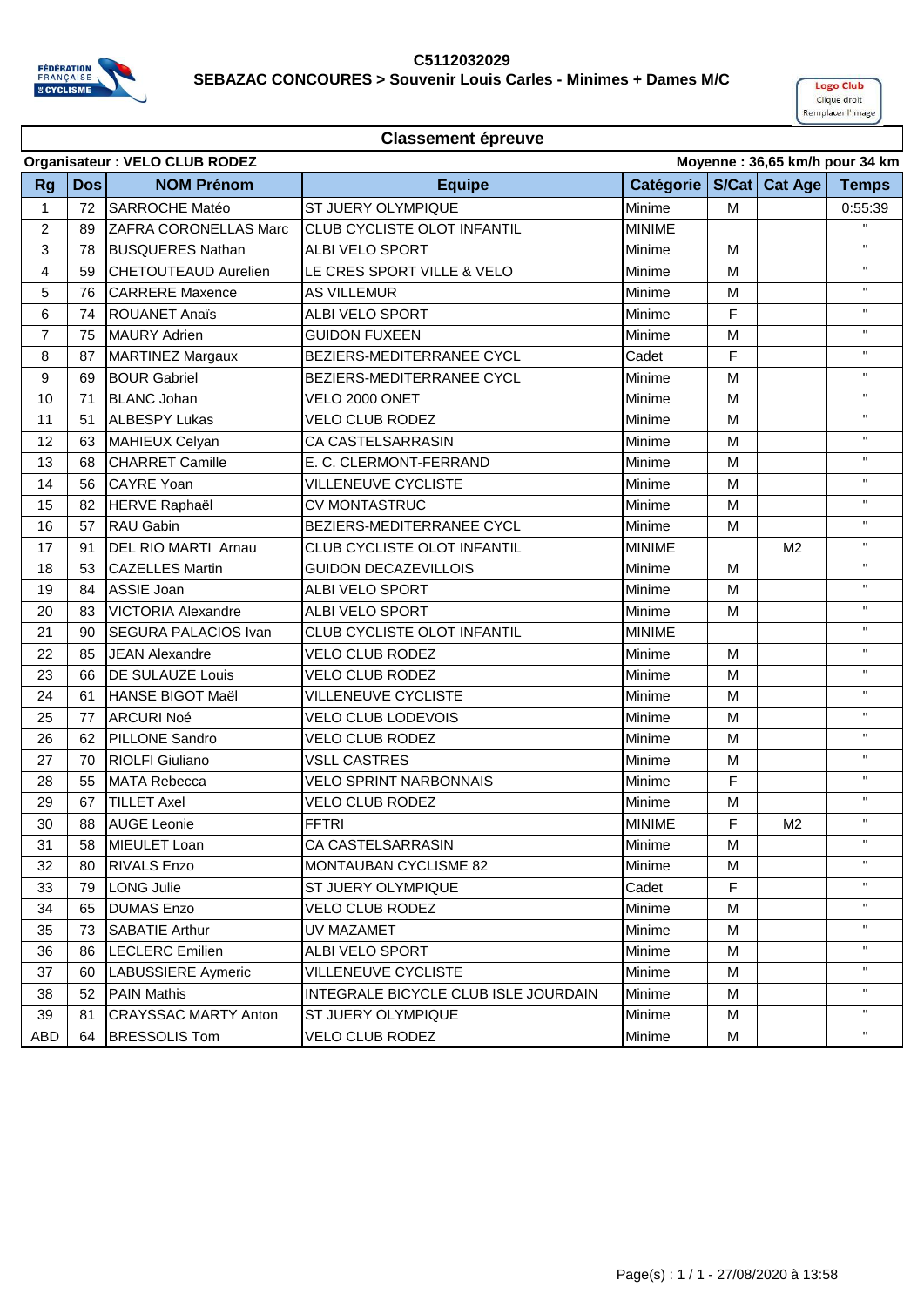

#### **C5112032045 Souvenir Louis Carles Sebazac Concoures**



|                |            | Organisateur : VELO CLUB RODEZ |                                      |              | Moyenne: 40,27 km/h pour 68 km |              |
|----------------|------------|--------------------------------|--------------------------------------|--------------|--------------------------------|--------------|
| <b>Rg</b>      | <b>Dos</b> | <b>NOM Prénom</b>              | <b>Equipe</b>                        |              | Catégorie   S/Cat   Cat Age    | <b>Temps</b> |
| 1              |            | 157 FABRIES Ugo                | VILLENEUVE CYCLISTE                  | Cadet        | 1.31                           | 1:41:18      |
| $\overline{2}$ | 165        | <b>BADORC Hugo</b>             | <b>ALBI VELO SPORT</b>               | Cadet        | 1.31                           | 0:00:19      |
| 3              | 159        | <b>TREMOULET Antoine</b>       | UV MAZAMET                           | Cadet        | 1.31                           | 0:00:24      |
| 4              | 150        | <b>SAUBERE Loïs</b>            | <b>COUSERANS CYCLISTE</b>            | Cadet        | 1.31                           | $\mathbf{H}$ |
| 5              | 166        | <b>BANDU Adrien</b>            | CA CASTELSARRASIN                    | Cadet        | 1.31                           | $\mathbf H$  |
| 6              | 148        | NOWAK Ugo                      | <b>COUSERANS CYCLISTE</b>            | Cadet        | 1.31                           | $\mathbf H$  |
| 7              | 160        | <b>ROUANET Maël</b>            | ALBI VELO SPORT                      | Cadet        | 1.31                           | $\mathbf H$  |
| 8              | 171        | MAZOYER Elouan                 | ST GO CYCLISME COMMINGES             | Cadet        | 1.31                           | $\mathbf H$  |
| 9              | 190        | <b>CANO FERNANDEZ Gerard</b>   | CLUB CYCLISTE OLOT INFANTIL          | <b>CADET</b> |                                | $\mathbf H$  |
| 10             | 186        | NAVARRO PORTELLA Inaki         | CLUB CYCLISTE OLOT INFANTIL          | CADET        |                                | $\mathbf H$  |
| 11             | 162        | <b>FALETTI Lucas</b>           | ALBI VELO SPORT                      | Cadet        | 1.31                           | $\mathbf H$  |
| 12             | 147        | CHEZZI MONTEBRUN Enzo          | <b>COUSERANS CYCLISTE</b>            | Cadet        | 1.31                           | $\mathbf H$  |
| 13             | 170        | LACANAL Théo                   | <b>VILLENEUVE CYCLISTE</b>           | Cadet        | 1.31                           | $\mathbf{H}$ |
| 14             | 151        | <b>HERTELER Tom</b>            | CC NOGENT / OISE                     | Cadet        | 1.31                           | $\mathbf{H}$ |
| 15             | 168        | LE BARS Leon                   | <b>NIMES CYCLISME</b>                | Cadet        | 1.31                           | $\mathbf H$  |
| 16             | 167        | JACQUET Adrien                 | NIMES CYCLISME                       | Cadet        | 1.31                           | $\mathbf H$  |
| 17             | 132        | <b>DELMAS Nathan</b>           | <b>CA CASTELSARRASIN</b>             | Cadet        | 1.31                           | $\mathbf{H}$ |
| 18             | 181        | <b>NSIR Matys</b>              | ALBI VELO SPORT                      | Cadet        | 1.31                           | $\mathbf H$  |
| 19             | 131        | <b>VIVES Romain</b>            | <b>VILLENEUVE CYCLISTE</b>           | Cadet        | 1.31                           | $\mathbf{H}$ |
| 20             | 133        | <b>DEJEUNE Antoine</b>         | INTEGRALE BICYCLE CLUB ISLE JOURDAIN | Cadet        | 1.31                           | $\mathbf H$  |
| 21             | 185        | <b>PLANA JUANOLA Lluc</b>      | <b>CLUB CYCLISTE OLOT INFANTIL</b>   | <b>CADET</b> |                                | $\mathbf H$  |
| 22             | 161        | <b>PERISSE Arthur</b>          | <b>COUSERANS CYCLISTE</b>            | Cadet        | 1.31                           | $\mathbf H$  |
| 23             | 121        | <b>LAPORTE Mathis</b>          | <b>VELO CLUB RODEZ</b>               | Cadet        | 1.31                           | $\mathbf{H}$ |
| 24             | 139        | <b>DUBAND Antonin</b>          | <b>VILLENEUVE CYCLISTE</b>           | Cadet        | 1.31                           | $\mathbf{H}$ |
| 25             | 130        | <b>ROUMANIOL Baptiste</b>      | A C V AURILLACOIS                    | Cadet        | 1.31                           | 0:03:11      |
| 26             | 189        | BARTRINA REIXACH Jan           | CLUB CYCLISTE OLOT INFANTIL          | <b>CADET</b> |                                | $\mathbf{H}$ |
| 27             | 134        | <b>TAUPIAC Théo</b>            | INTEGRALE BICYCLE CLUB ISLE JOURDAIN | Cadet        | 1.31                           | $\mathbf H$  |
| 28             | 128        | <b>FRAYSSE Gael</b>            | <b>VELO CLUB RODEZ</b>               | Cadet        | 1.31                           | $\mathbf H$  |
| 29             | 179        | <b>PICARD Paul</b>             | <b>CC MARMANDAIS</b>                 | Cadet        | 1.31                           | $\mathbf H$  |
| 30             | 136        | IZARD Baptiste                 | INTEGRALE BICYCLE CLUB ISLE JOURDAIN | Cadet        | 1.31                           | $\mathbf H$  |
| 31             | 127        | <b>GARRIGUES Nino</b>          | <b>VELO CLUB RODEZ</b>               | Cadet        | 1.31                           | $\mathbf H$  |
| 32             |            | 125 SOUBEYRE Romain            | <b>VELO CLUB RODEZ</b>               | Cadet        | 1.31                           | $\mathbf H$  |
| 33             |            | 187 VAYREDA VENDRELL Marian    | CLUB CYCLISTE OLOT INFANTIL          | CADET        |                                | $\mathbf{H}$ |
| 34             |            | 182 FOURES Rémi                | CA CASTELSARRASIN                    | Cadet        | 1.31                           | $\mathbf{H}$ |
| 35             |            | 183 LORE Valentin              | CA CASTELSARRASIN                    | Cadet        | 1.31                           | $\mathbf H$  |
| 36             |            | 163 BALDEYROU Pierrick         | <b>CSO MILLAU</b>                    | Cadet        | 1.31                           | $\mathbf{H}$ |
| 37             | 141        | <b>CROS Corentin</b>           | <b>GUIDON DECAZEVILLOIS</b>          | Cadet        | 1.31                           | $\mathbf H$  |
| 38             | 144        | <b>CAYRE Théo</b>              | <b>VILLENEUVE CYCLISTE</b>           | Cadet        | 1.31                           | $\mathbf{H}$ |
| 39             |            | 154 COLLATUZO Ilario           | <b>VSLL CASTRES</b>                  | Cadet        | 1.31                           | $\mathbf H$  |
| 40             |            | 140 <b>INUNES</b> Thibaud      | UNION SPORTIVE COLOMIERS CYCLISME    | Cadet        | 1.31                           | $\mathbf{H}$ |
| 41             | 126        | SOUBEYRE Thomas                | <b>VELO CLUB RODEZ</b>               | Cadet        | 1.31                           | $\mathbf{H}$ |
| 42             |            | 156 COTS Ugo                   | <b>ESPOIR CYCLISTE NIMOIS</b>        | Cadet        | 1.31                           | $\mathbf{H}$ |
| 43             |            | 145 BELLIO Alban               | GSC BLAGNAC VELO SPORT 31            | Cadet        | 1.31                           | $\mathbf{H}$ |
| 44             | 188        | MORILLAS NEGRE Neo             | CLUB CYCLISTE OLOT INFANTIL          | <b>CADET</b> |                                | $\mathbf{H}$ |
| 45             | 137        | CETTOLO Enzo                   | INTEGRALE BICYCLE CLUB ISLE JOURDAIN | Cadet        | 1.31                           | $\mathbf{H}$ |
| 46             | 174        | <b>ROBIN Clement</b>           | AJCHVA-LIMOUX                        | Cadet        | 1.31                           | $\mathbf H$  |
| 47             | 129        | <b>SABIN TEYSSEDRE Pauline</b> | <b>VELO CLUB RODEZ</b>               | 2ème         | 1.31                           | $\mathbf H$  |
| 48             |            | 173 PUECH Louis                | AJCHVA-LIMOUX                        | Cadet        | 1.31                           | $\mathbf{H}$ |
| 49             |            | 158 BONZON Yann                | ST GO CYCLISME COMMINGES             | Cadet        | 1.31                           | $\mathbf H$  |
| 50             |            | 169 SALZE Louis                | NIMES CYCLISME                       | Cadet        | 1.31                           | $\mathbf H$  |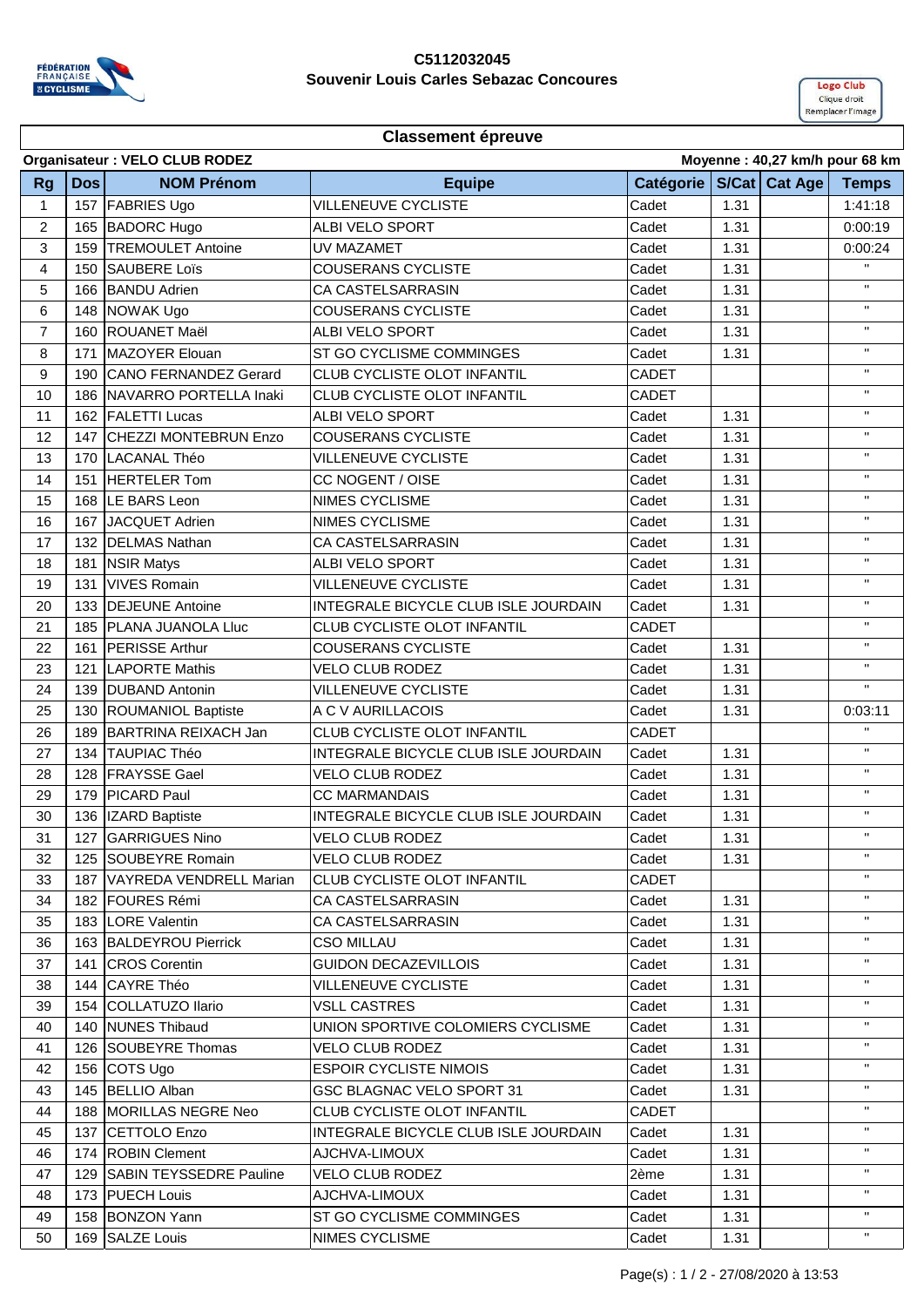

#### **C5112032045 Souvenir Louis Carles Sebazac Concoures**



| S/Cat   Cat Age  <br><b>Catégorie</b><br><b>NOM Prénom</b><br><b>Equipe</b><br>Dos<br><b>Rg</b><br>155 ROMERO Baptiste<br><b>ESPOIR CYCLISTE NIMOIS</b><br>Cadet<br>$\mathbf{H}$<br>1.31<br>51<br>$\mathbf{H}$<br>135 QUIVIGER Aymeric<br>INTEGRALE BICYCLE CLUB ISLE JOURDAIN<br>Cadet<br>1.31<br>52<br>$\mathbf{H}$<br>149 GODOT Arthur<br><b>VELO CLUB FIGEACOIS</b><br>Cadet<br>1.31<br>53<br>$\mathbf{H}$<br>172 PICKERING Jean Paul<br>AJCHVA-LIMOUX<br>54<br>Cadet<br>1.31<br>$\mathbf{H}$<br>138 TINEL Killian<br><b>GUIDON DECAZEVILLOIS</b><br>Cadet<br>1.31<br>55<br>$\mathbf{H}$<br>152 DOMENC Nicolas<br><b>COUSERANS CYCLISTE</b><br>Cadet<br>56<br>1.31<br>$\mathbf{H}$<br>57<br>178 CLODORE Mattias<br><b>CV MONTASTRUC</b><br>Cadet<br>1.31<br>$\mathbf{H}$<br>177 LAFOURCADE Océane<br><b>CLUB CYCLISTE BOULOU</b><br>Cadet<br>58<br>1.31<br>$\mathbf{H}$<br>124 MARTINEZ Matéo<br>Cadet<br>59<br><b>VELO CLUB RODEZ</b><br>1.31<br>$\mathbf{H}$<br>122 LAURY Nicolas<br><b>VELO CLUB RODEZ</b><br>Cadet<br>1.31<br>60<br>$\mathbf{H}$<br>Cadet<br>61<br>142 ALMANSA Carla<br><b>CA CASTELSARRASIN</b><br>1.31<br>$\mathbf{H}$<br>Cadet<br>62<br>175 <b>IFERRIEU</b> Valentin<br><b>VELO CLUB CEVENOL</b><br>1.31<br>$\mathbf{H}$<br><b>VELO CLUB RODEZ</b><br>63<br>123 BOUSQUIE Mathis<br>Cadet<br>1.31<br>$\mathbf{H}$<br>146 DUPOUY Maëlys<br>INTEGRALE BICYCLE CLUB ISLE JOURDAIN<br>64<br>Junior<br>1.31<br>$\mathbf{H}$<br>176 FORT Axel<br><b>CSO MILLAU</b><br>Cadet<br>1.31<br>abd<br>$\mathbf{H}$<br>E. C. CLERMONT-FERRAND<br>Cadet<br>153 MARTIN Maëlle<br>1.31<br>abd<br>$\mathbf{H}$<br>164 VIDAL Mathis |     | Organisateur : VELO CLUB RODEZ<br>Moyenne: 40,27 km/h pour 68 km |  |                   |       |      |  |              |  |
|-------------------------------------------------------------------------------------------------------------------------------------------------------------------------------------------------------------------------------------------------------------------------------------------------------------------------------------------------------------------------------------------------------------------------------------------------------------------------------------------------------------------------------------------------------------------------------------------------------------------------------------------------------------------------------------------------------------------------------------------------------------------------------------------------------------------------------------------------------------------------------------------------------------------------------------------------------------------------------------------------------------------------------------------------------------------------------------------------------------------------------------------------------------------------------------------------------------------------------------------------------------------------------------------------------------------------------------------------------------------------------------------------------------------------------------------------------------------------------------------------------------------------------------------------------------------------------------------------------------------------------------------|-----|------------------------------------------------------------------|--|-------------------|-------|------|--|--------------|--|
|                                                                                                                                                                                                                                                                                                                                                                                                                                                                                                                                                                                                                                                                                                                                                                                                                                                                                                                                                                                                                                                                                                                                                                                                                                                                                                                                                                                                                                                                                                                                                                                                                                           |     |                                                                  |  |                   |       |      |  | <b>Temps</b> |  |
|                                                                                                                                                                                                                                                                                                                                                                                                                                                                                                                                                                                                                                                                                                                                                                                                                                                                                                                                                                                                                                                                                                                                                                                                                                                                                                                                                                                                                                                                                                                                                                                                                                           |     |                                                                  |  |                   |       |      |  |              |  |
|                                                                                                                                                                                                                                                                                                                                                                                                                                                                                                                                                                                                                                                                                                                                                                                                                                                                                                                                                                                                                                                                                                                                                                                                                                                                                                                                                                                                                                                                                                                                                                                                                                           |     |                                                                  |  |                   |       |      |  |              |  |
|                                                                                                                                                                                                                                                                                                                                                                                                                                                                                                                                                                                                                                                                                                                                                                                                                                                                                                                                                                                                                                                                                                                                                                                                                                                                                                                                                                                                                                                                                                                                                                                                                                           |     |                                                                  |  |                   |       |      |  |              |  |
|                                                                                                                                                                                                                                                                                                                                                                                                                                                                                                                                                                                                                                                                                                                                                                                                                                                                                                                                                                                                                                                                                                                                                                                                                                                                                                                                                                                                                                                                                                                                                                                                                                           |     |                                                                  |  |                   |       |      |  |              |  |
|                                                                                                                                                                                                                                                                                                                                                                                                                                                                                                                                                                                                                                                                                                                                                                                                                                                                                                                                                                                                                                                                                                                                                                                                                                                                                                                                                                                                                                                                                                                                                                                                                                           |     |                                                                  |  |                   |       |      |  |              |  |
|                                                                                                                                                                                                                                                                                                                                                                                                                                                                                                                                                                                                                                                                                                                                                                                                                                                                                                                                                                                                                                                                                                                                                                                                                                                                                                                                                                                                                                                                                                                                                                                                                                           |     |                                                                  |  |                   |       |      |  |              |  |
|                                                                                                                                                                                                                                                                                                                                                                                                                                                                                                                                                                                                                                                                                                                                                                                                                                                                                                                                                                                                                                                                                                                                                                                                                                                                                                                                                                                                                                                                                                                                                                                                                                           |     |                                                                  |  |                   |       |      |  |              |  |
|                                                                                                                                                                                                                                                                                                                                                                                                                                                                                                                                                                                                                                                                                                                                                                                                                                                                                                                                                                                                                                                                                                                                                                                                                                                                                                                                                                                                                                                                                                                                                                                                                                           |     |                                                                  |  |                   |       |      |  |              |  |
|                                                                                                                                                                                                                                                                                                                                                                                                                                                                                                                                                                                                                                                                                                                                                                                                                                                                                                                                                                                                                                                                                                                                                                                                                                                                                                                                                                                                                                                                                                                                                                                                                                           |     |                                                                  |  |                   |       |      |  |              |  |
|                                                                                                                                                                                                                                                                                                                                                                                                                                                                                                                                                                                                                                                                                                                                                                                                                                                                                                                                                                                                                                                                                                                                                                                                                                                                                                                                                                                                                                                                                                                                                                                                                                           |     |                                                                  |  |                   |       |      |  |              |  |
|                                                                                                                                                                                                                                                                                                                                                                                                                                                                                                                                                                                                                                                                                                                                                                                                                                                                                                                                                                                                                                                                                                                                                                                                                                                                                                                                                                                                                                                                                                                                                                                                                                           |     |                                                                  |  |                   |       |      |  |              |  |
|                                                                                                                                                                                                                                                                                                                                                                                                                                                                                                                                                                                                                                                                                                                                                                                                                                                                                                                                                                                                                                                                                                                                                                                                                                                                                                                                                                                                                                                                                                                                                                                                                                           |     |                                                                  |  |                   |       |      |  |              |  |
|                                                                                                                                                                                                                                                                                                                                                                                                                                                                                                                                                                                                                                                                                                                                                                                                                                                                                                                                                                                                                                                                                                                                                                                                                                                                                                                                                                                                                                                                                                                                                                                                                                           |     |                                                                  |  |                   |       |      |  |              |  |
|                                                                                                                                                                                                                                                                                                                                                                                                                                                                                                                                                                                                                                                                                                                                                                                                                                                                                                                                                                                                                                                                                                                                                                                                                                                                                                                                                                                                                                                                                                                                                                                                                                           |     |                                                                  |  |                   |       |      |  |              |  |
|                                                                                                                                                                                                                                                                                                                                                                                                                                                                                                                                                                                                                                                                                                                                                                                                                                                                                                                                                                                                                                                                                                                                                                                                                                                                                                                                                                                                                                                                                                                                                                                                                                           |     |                                                                  |  |                   |       |      |  |              |  |
|                                                                                                                                                                                                                                                                                                                                                                                                                                                                                                                                                                                                                                                                                                                                                                                                                                                                                                                                                                                                                                                                                                                                                                                                                                                                                                                                                                                                                                                                                                                                                                                                                                           |     |                                                                  |  |                   |       |      |  |              |  |
|                                                                                                                                                                                                                                                                                                                                                                                                                                                                                                                                                                                                                                                                                                                                                                                                                                                                                                                                                                                                                                                                                                                                                                                                                                                                                                                                                                                                                                                                                                                                                                                                                                           | abd |                                                                  |  | <b>CSO MILLAU</b> | Cadet | 1.31 |  |              |  |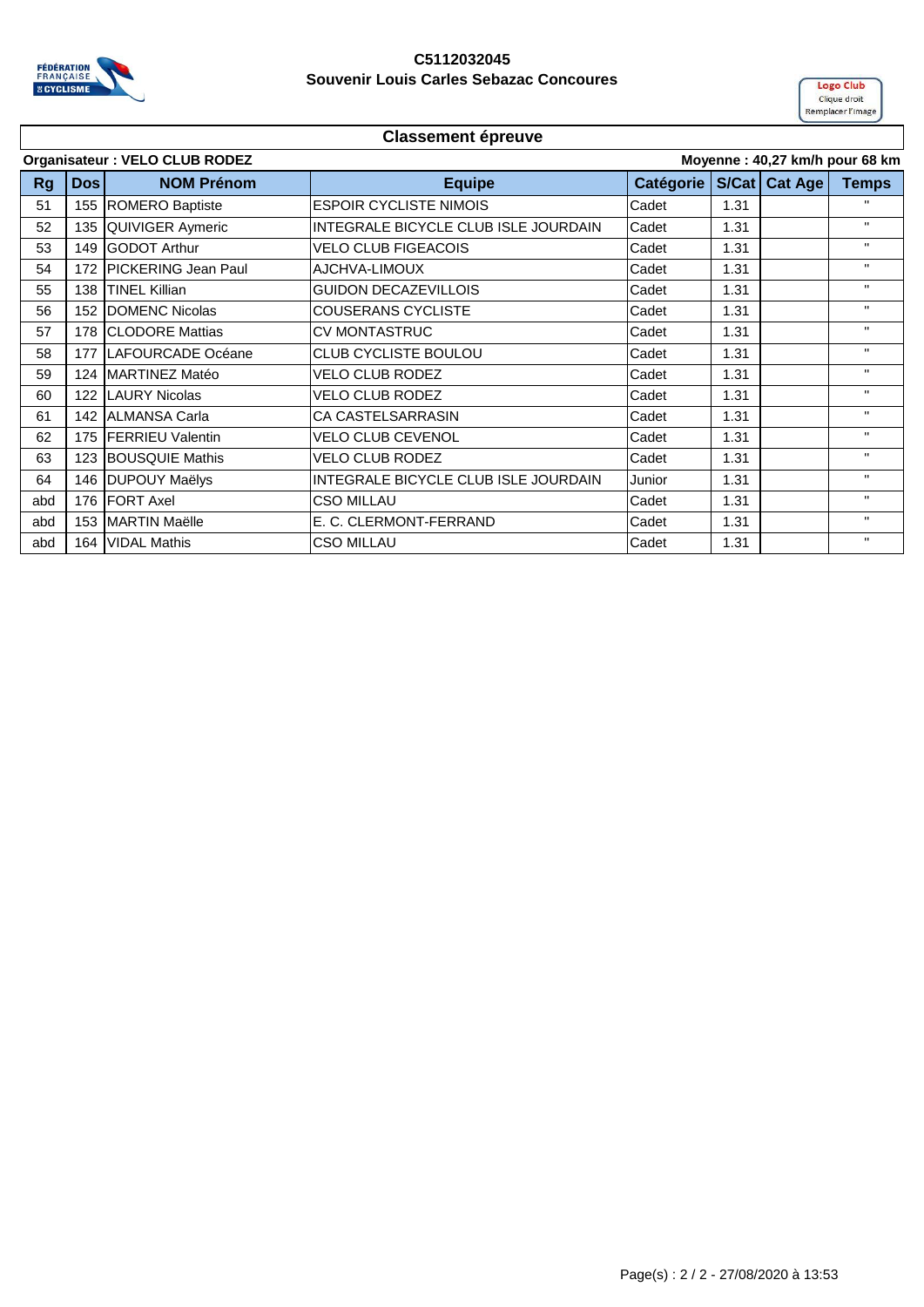

#### **C5112032023 SEBAZAC CONCOURES > Souvenir Etienne Fabre- 2-3-J-PCO**



|                |                | Organisateur : VELO CLUB RODEZ |                                   |               |        |                 |              |
|----------------|----------------|--------------------------------|-----------------------------------|---------------|--------|-----------------|--------------|
| <b>Rg</b>      | <b>Dos</b>     | <b>NOM Prénom</b>              | <b>Equipe</b>                     | Catégorie     |        | S/Cat   Cat Age | <b>Temps</b> |
| 1              | 50             | <b>IPEYTAVI Bastien</b>        | <b>MONTAUBAN CYCLISME 82</b>      | 2ème          | 1.24.2 |                 |              |
| $\overline{2}$ | 87             | <b>WARMERDAM Max</b>           | A.V.C.AIX EN PROVENCE             | 2ème          | 1.24.2 |                 | $\mathbf H$  |
| 3              | 60             | <b>BRESSOLIS Laurent</b>       | <b>VELO CLUB MAURSOIS</b>         | 2ème          | 1.24.2 |                 | $\mathbf H$  |
| 4              | 8              | <b>DELFAUT Pierre</b>          | <b>VELO CLUB RODEZ</b>            | Pass Open     | 1.24.2 |                 | $\mathbf{H}$ |
| 5              | 89             | VERNEZOUL Elian                | <b>ALBI VELO SPORT</b>            | Junior        | 1.24.2 |                 | $\mathbf{H}$ |
| 6              | 72             | DE COSTER Clément              | <b>VC LUCEEN</b>                  | Junior        | 1.24.2 |                 | $\mathbf H$  |
| $\overline{7}$ | 44             | <b>SERVIERES BORDES Paul</b>   | <b>GUIDON DECAZEVILLOIS</b>       | 3ème          | 1.24.2 |                 | $\mathbf H$  |
| 8              | 104            | <b>CORDIER Marius</b>          | A.PO.GE CYCLISTE - TEAM U CUBE 17 | 3ème          | 1.24.2 |                 | $\mathbf H$  |
| 9              | 68             | <b>VARGAS Gaël</b>             | <b>ALBI VELO SPORT</b>            | 3ème          | 1.24.2 |                 | $\mathbf{H}$ |
| 10             | 11             | MALBREIL Romain                | CA CASTELSARRASIN                 | 2ème          | 1.24.2 |                 | $\mathbf H$  |
| 11             | 67             | <b>BERTHY Mathieu</b>          | EV BRETENOUX BIARS                | 2ème          | 1.24.2 |                 | $\mathbf{u}$ |
| 12             | 102            | BACCO Théo                     | <b>AS VILLEMUR</b>                | 2ème          | 1.24.2 |                 | H.           |
| 13             | 17             | <b>LOUBEAU Enzo</b>            | <b>ST JUERY OLYMPIQUE</b>         | Junior        | 1.24.2 |                 | $\mathbf{H}$ |
| 14             | 43             | <b>BONNET Adrien</b>           | <b>GUIDON DECAZEVILLOIS</b>       | 2ème          | 1.24.2 |                 | $\mathbf H$  |
| 15             | 81             | <b>IRAGNE Antonin</b>          | <b>EVCC BERGERAC</b>              | 2ème          | 1.24.2 |                 | $\mathbf{H}$ |
| 16             | 88             | <b>PEYTAVI Tristan</b>         | MONTAUBAN CYCLISME 82             | 2ème          | 1.24.2 |                 | $\mathbf{H}$ |
| 17             | 62             | <b>COSTES Guillaume</b>        | <b>VELO CLUB MAURSOIS</b>         | Pass Open     | 1.24.2 |                 | $\mathbf{H}$ |
| 18             | 86             | <b>ROGER Gabriel</b>           | A.V.C.AIX EN PROVENCE             | 2ème          | 1.24.2 |                 | $\mathbf{H}$ |
| 19             | 107            | <b>CAYSSIALS Julien</b>        | ASSOCIATION PROMOTION DU CYCLISME | Junior        | 1.24.2 |                 | $\mathbf{H}$ |
| 20             | 98             | <b>DE MARANS Florian</b>       | TEAM MONTAGNAC AC                 | 3ème          | 1.24.2 |                 | $\mathbf{H}$ |
| 21             | 15             | PENDERY Léo                    | GSC BLAGNAC VELO SPORT 31         | 2ème          | 1.24.2 |                 | $\mathbf H$  |
| 22             | 78             | <b>BIBET Thomas</b>            | ALBI VELO SPORT                   | Junior        | 1.24.2 |                 | $\mathbf H$  |
| 23             | 73             | <b>DELIEGE William</b>         | <b>VILLENEUVE CYCLISTE</b>        | 3ème          | 1.24.2 |                 | $\mathbf H$  |
| 24             | 20             | <b>MAURIN Théo</b>             | A C V AURILLACOIS                 | 2ème          | 1.24.2 |                 | $\mathbf{H}$ |
| 25             | 80             | VANDEWALLE Hugo                | <b>AS VILLEMUR</b>                | 2ème          | 1.24.2 |                 | $\mathbf{H}$ |
| 26             | 12             | <b>MIEULET Alexandre</b>       | CA CASTELSARRASIN                 | 2ème          | 1.24.2 |                 | $\mathbf H$  |
| 27             | 46             | <b>PASTUREL Marin</b>          | <b>CC MARMANDAIS</b>              | Junior        | 1.24.2 |                 | $\mathbf H$  |
| 28             | 69             | <b>LEDIG Julien</b>            | CA CASTELSARRASIN                 | 2ème          | 1.24.2 |                 | $\mathbf{H}$ |
| 29             | 10             | <b>TURC Blaise</b>             | <b>V.C.LA POMME MARSEILLE</b>     | 2ème          | 1.24.2 |                 | $\mathbf{H}$ |
| 30             | 39             | <b>CALMON David</b>            | <b>VELO CLUB MAURSOIS</b>         | 3ème          | 1.24.2 |                 | $\mathbf{H}$ |
| 31             | 3 <sup>1</sup> | ZARLENGA Jérémy                | VELO CLUB RODEZ                   | 3ème          | 1.24.2 |                 | $\mathbf{H}$ |
| 32             |                | 32 ILEROY Quentin              | <b>CV MONTASTRUC</b>              | 3ème          | 1.24.2 |                 | $\mathbf{H}$ |
| 33             | 24             | <b>TRINQUIER Nicolas</b>       | TEAM 12                           | Pass Open     | 1.24.2 |                 | Η.           |
| 34             | 111            | <b>GUEDON Antoine</b>          | <b>VELO SPRINT NARBONNAIS</b>     | 2ème          | 1.24.2 |                 | $\mathbf{H}$ |
| 35             | 22             | <b>DELMAS Théo</b>             | CA CASTELSARRASIN                 | 3ème          | 1.24.2 |                 | $\mathbf{H}$ |
| 36             | 58             | <b>COUTURE Cyril</b>           | MONTAUBAN CYCLISME 82             | 2ème          | 1.24.2 |                 | H.           |
| 37             | 25             | <b>DEVEZ Jérome</b>            | <b>EV BRETENOUX BIARS</b>         | Pass Open     | 1.24.2 |                 | щ            |
| 38             | 48             | <b>CAZABAN Julien</b>          | <b>VELO SPRINT NARBONNAIS</b>     | 3ème          | 1.24.2 |                 | $\mathbf{H}$ |
| 39             | $\mathbf{1}$   | <b>RAYNAL David</b>            | VELO CLUB RODEZ                   | 3ème          | 1.24.2 |                 | $\mathbf{H}$ |
| 40             | 21             | <b>CALVET Nicolas</b>          | <b>VSLL CASTRES</b>               | Junior        | 1.24.2 |                 | $\mathbf{H}$ |
| 41             | 55             | <b>DIAZ Alexandre</b>          | BEZIERS-MEDITERRANEE CYCL         | 3ème          | 1.24.2 |                 | $\mathbf{H}$ |
| 42             | 28             | MÉJEAN Maxime                  | ASSOCIATION PROMOTION DU CYCLISME | Pass Open     | 1.24.2 |                 | $\mathbf{H}$ |
| 43             | 63             | <b>BUCHE Nathan</b>            | ALBI VELO SPORT                   | Junior        | 1.24.2 |                 | $\mathbf{H}$ |
| 44             | 70             | <b>LUINAUD Romain</b>          | <b>CREUSE OXYGENE</b>             | Junior        | 1.24.2 |                 | H.           |
| 45             |                | 103 LEGER Leandre              | CLUB CYCLISTE BOULOU              | Pass Open     | 1.24.2 |                 | $\mathbf{H}$ |
| 46             | 75             | <b>BLADOU Clement</b>          | <b>CC MARMANDAIS</b>              | 2ème          | 1.24.2 |                 | $\mathbf{H}$ |
| 47             | 36             | <b>VERNHES Sébastien</b>       | <b>GUIDON DECAZEVILLOIS</b>       | Pass Open     | 1.24.2 |                 | $\mathbf{H}$ |
| 48             | 106            | <b>DEVEZ Thomas</b>            | <b>EV BRETENOUX BIARS</b>         | <b>Junior</b> | 1.24.2 |                 | щ            |
| 49             | 45             | <b>BLANC Alexandre</b>         | <b>GUIDON DECAZEVILLOIS</b>       | Pass Open     | 1.24.2 |                 | $\mathbf{H}$ |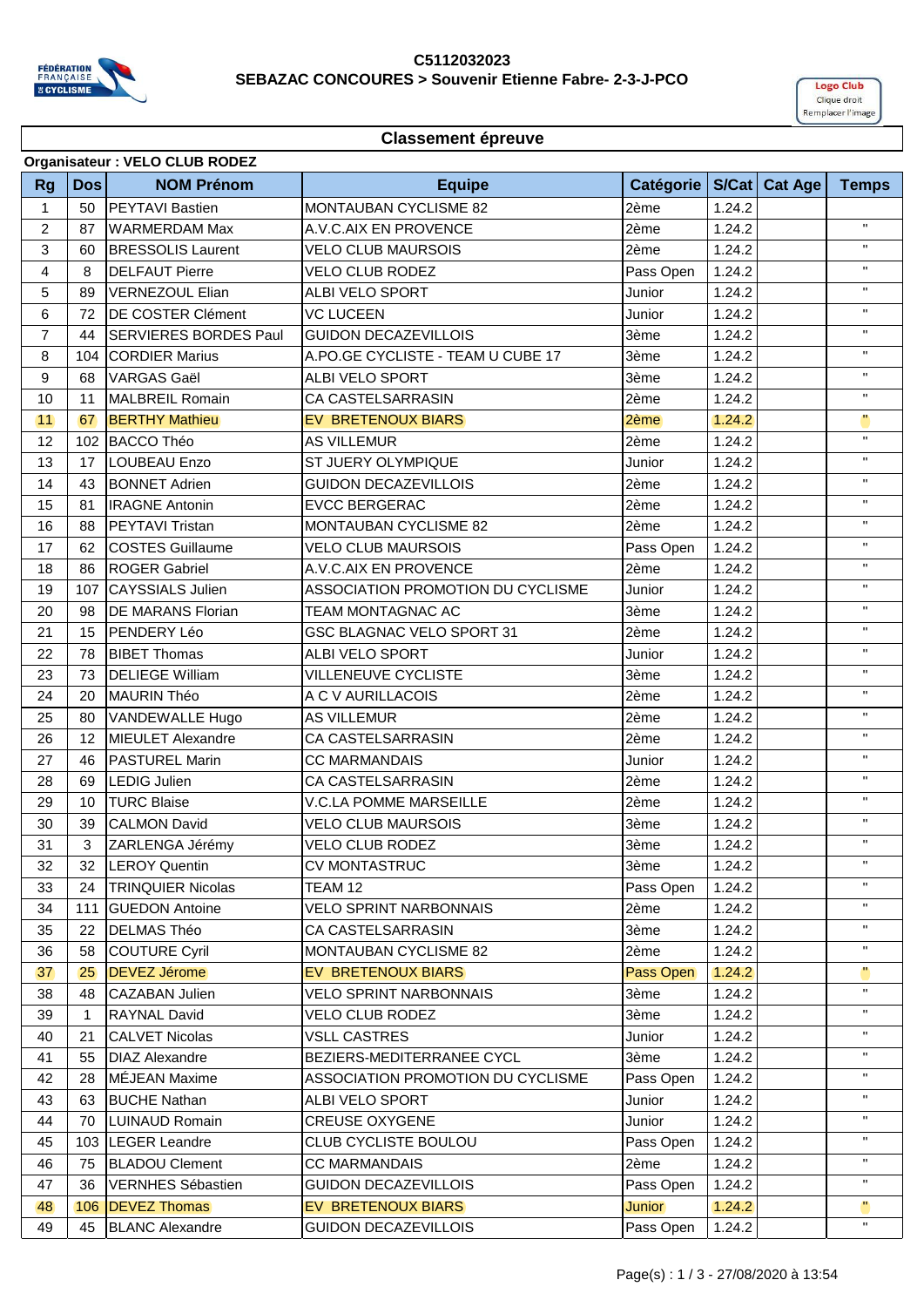

#### **C5112032023 SEBAZAC CONCOURES > Souvenir Etienne Fabre- 2-3-J-PCO**



|            |                | Organisateur : VELO CLUB RODEZ |                                      |               |        |                 |              |
|------------|----------------|--------------------------------|--------------------------------------|---------------|--------|-----------------|--------------|
| <b>Rg</b>  | <b>Dos</b>     | <b>NOM Prénom</b>              | <b>Equipe</b>                        | Catégorie     |        | S/Cat   Cat Age | <b>Temps</b> |
| 50         | 61             | <b>BEYSSAC Benjamin</b>        | A C V AURILLACOIS                    | 3ème          | 1.24.2 |                 |              |
| 51         | 74             | RASSET Jason                   | A.PO.GE CYCLISTE - TEAM U CUBE 17    | 2ème          | 1.24.2 |                 | $\mathbf{H}$ |
| 52         | 99             | VALADIER Hugo                  | A C V AURILLACOIS                    | 3ème          | 1.24.2 |                 | $\mathbf{H}$ |
| 53         | 91             | <b>LARTIGUE Valentin</b>       | <b>MONTAUBAN CYCLISME 82</b>         | Junior        | 1.24.2 |                 | $\mathbf H$  |
| 54         | 9              | <b>AMARAL Louis</b>            | <b>VELO CLUB RODEZ</b>               | Pass Open     | 1.24.2 |                 | $\mathbf H$  |
| 55         | 64             | <b>CUEFF Robin</b>             | <b>VELO CLUB MAURSOIS</b>            | 3ème          | 1.24.2 |                 | $\mathbf{H}$ |
| 56         | 33             | <b>GARACH Mathieu</b>          | <b>GUIDON DECAZEVILLOIS</b>          | 2ème          | 1.24.2 |                 | $\mathbf{H}$ |
| 57         | 31             | <b>MARIEN Clément</b>          | GSC BLAGNAC VELO SPORT 31            | 3ème          | 1.24.2 |                 | $\mathbf{H}$ |
| 58         | 77             | <b>BARTHAS Axel</b>            | UV MAZAMET                           | Junior        | 1.24.2 |                 | $\mathbf{H}$ |
| 59         | 76             | <b>DURAND Alexandre</b>        | <b>CA BEGLAIS</b>                    | 3ème          | 1.24.2 |                 | $\mathbf{H}$ |
| 60         | 41             | <b>ICHEVALLEREAU Florian</b>   | <b>VILLENEUVE CYCLISTE</b>           | 2ème          | 1.24.2 |                 | $\mathbf H$  |
| 61         | 57             | <b>FERNANDEZ Benoît</b>        | <b>VILLENEUVE CYCLISTE</b>           | 3ème          | 1.24.2 |                 | H.           |
| 62         | 54             | <b>TERRADE Valentin</b>        | <b>CC MARMANDAIS</b>                 | 2ème          | 1.24.2 |                 | $\mathbf H$  |
| 63         | $\overline{7}$ | <b>LACAZE Maxime</b>           | <b>VELO CLUB RODEZ</b>               | 3ème          | 1.24.2 |                 | $\mathbf{H}$ |
| 64         | 95             | <b>MURARO Nicolas</b>          | INTEGRALE BICYCLE CLUB ISLE JOURDAIN | Junior        | 1.24.2 |                 | $\mathbf{H}$ |
| 65         | 65             | <b>BONNEMAYRE Bastien</b>      | UNION SPORTIVE COLOMIERS CYCLISME    | 3ème          | 1.24.2 |                 | $\mathbf{H}$ |
| 66         | 71             | <b>SZEWE Patrick</b>           | <b>ALBI VELO SPORT</b>               | 2ème          | 1.24.2 |                 | $\mathbf{H}$ |
| 67         | 59             | <b>CORNAC Aurélien</b>         | <b>ALBI VELO SPORT</b>               | Junior        | 1.24.2 |                 | $\mathbf{H}$ |
| 68         | 52             | <b>CABROL Nathan</b>           | <b>GUIDON DECAZEVILLOIS</b>          | 3ème          | 1.24.2 |                 | $\mathbf{H}$ |
| 69         | 6              | <b>GINESTET Sylvain</b>        | <b>VELO CLUB RODEZ</b>               | Pass Open     | 1.24.2 |                 | $\mathbf H$  |
| 70         | 4              | <b>BOUTONNET Simon</b>         | <b>VELO CLUB RODEZ</b>               | 3ème          | 1.24.2 |                 | $\mathbf{H}$ |
| 71         | 40             | <b>CONDAMINE Géraud</b>        | A C V AURILLACOIS                    | 3ème          | 1.24.2 |                 | $\mathbf{H}$ |
| 72         | 108            | <b>GUEDON Vincent</b>          | <b>VELO SPRINT NARBONNAIS</b>        | 3ème          | 1.24.2 |                 | $\mathbf{H}$ |
| 73         | 13             | <b>ARNAUD Baptiste</b>         | A C V AURILLACOIS                    | Pass Open     | 1.24.2 |                 | $\mathbf{H}$ |
| 74         | 35             | <b>TENET Guilhem</b>           | <b>GUIDON DECAZEVILLOIS</b>          | 3ème          | 1.24.2 |                 | $\mathbf{H}$ |
| 75         | 47             | <b>BURDACK Ludovic</b>         | <b>GUIDON DECAZEVILLOIS</b>          | 3ème          | 1.24.2 |                 | $\mathbf{H}$ |
| 76         | 29             | RIBEIRO DA CRUZ Mathias        | <b>LAVAL CYCLISME 53</b>             | Pass Open     | 1.24.2 |                 | $\mathbf{H}$ |
| 77         | 100            | <b>DAROLES Lucas</b>           | CA CASTELSARRASIN                    | Junior        | 1.24.2 |                 | H.           |
| 78         | 94             | <b>MALRIC Enzo</b>             | INTEGRALE BICYCLE CLUB ISLE JOURDAIN | Junior        | 1.24.2 |                 | $\mathbf H$  |
| 79         | 113            | <b>DEVAUX Vincent</b>          | UV MAZAMET                           | Pass Open     | 1.24.2 |                 | $\mathbf{H}$ |
| 80         | 19             | <b>PENDERY Andrew</b>          | AS CARCASSONNE CYCLISTE              | Pass Open     | 1.24.2 |                 | $\mathbf{H}$ |
| 81         | 53             | <b>FERRIERES Anthony</b>       | <b>GUIDON DECAZEVILLOIS</b>          | Junior        | 1.24.2 |                 | $\mathbf H$  |
| 82         | 96             | <b>BRUN Luca</b>               | <b>VELO SPORT ST AFFRICAIN</b>       | Junior        | 1.24.2 |                 | H.           |
| 83         | 90             | LARTIGUE Raphaël               | MONTAUBAN CYCLISME 82                | Junior        | 1.24.2 |                 | $\mathbf{H}$ |
| 84         | 5              | VAYSSIERE Jean Claude          | <b>VELO CLUB RODEZ</b>               | Pass Open     | 1.24.2 |                 | $\mathbf{H}$ |
| 85         | 84             | <b>ROUGIER Clément</b>         | CA CASTELSARRASIN                    | Junior        | 1.24.2 |                 | $\mathbf{H}$ |
| 86         | 16             | <b>BERMOND Florent</b>         | ST JUERY OLYMPIQUE                   | Pass Open     | 1.24.2 |                 | Η.           |
| 87         | 34             | MARTINEZ Mattéo                | <b>GUIDON DECAZEVILLOIS</b>          | Junior        | 1.24.2 |                 | $\mathbf{H}$ |
| 88         | $\overline{2}$ | <b>SOLIGNAC Damien</b>         | VELO CLUB RODEZ                      | Pass Open     | 1.24.2 |                 | $\mathbf{H}$ |
| <b>ABD</b> | 66             | <b>LAGARDE Kali</b>            | UNION SPORTIVE COLOMIERS CYCLISME    | 3ème          | 1.24.2 |                 | $\mathbf H$  |
| <b>ABD</b> | 92             | JALABERT Jules                 | CA CASTELSARRASIN                    | 3ème          | 1.24.2 |                 | $\mathbf{H}$ |
| 91         | 49             | <b>FRAISSIGNES Fabien</b>      | <b>VELO SPRINT NARBONNAIS</b>        | 2ème          | 1.24.2 |                 | $\mathbf H$  |
| 92         | 18             | <b>NOEL Kélian</b>             | ST JUERY OLYMPIQUE                   | Junior        | 1.24.2 |                 | $\mathbf H$  |
| 93         | 26             | <b>DEVEZ Johan</b>             | EV BRETENOUX BIARS                   | <b>Junior</b> | 1.24.2 |                 | $\mathbf{u}$ |
| 94         |                | 105 BONAFE Cyril               | ASSOCIATION PROMOTION DU CYCLISME    | Pass Open     | 1.24.2 |                 | $\mathbf{H}$ |
| 95         | 109            | <b>MURARO</b> Stephane         | BEZIERS-MEDITERRANEE CYCL            | Pass Open     | 1.24.2 |                 | $\mathbf{H}$ |
| 96         | 93             | <b>CANTAREL Gilles</b>         | A C V AURILLACOIS                    | Pass Open     | 1.24.2 |                 | $\mathbf{H}$ |
| 97         | 85             | DA COSTA Melvin                | <b>VELO SPRINT NARBONNAIS</b>        | Pass Open     | 1.24.2 |                 | $\mathbf{H}$ |
| 98         | 37             | <b>BERRY Andréas</b>           | A C V AURILLACOIS                    | 3ème          | 1.24.2 |                 | $\mathbf{H}$ |